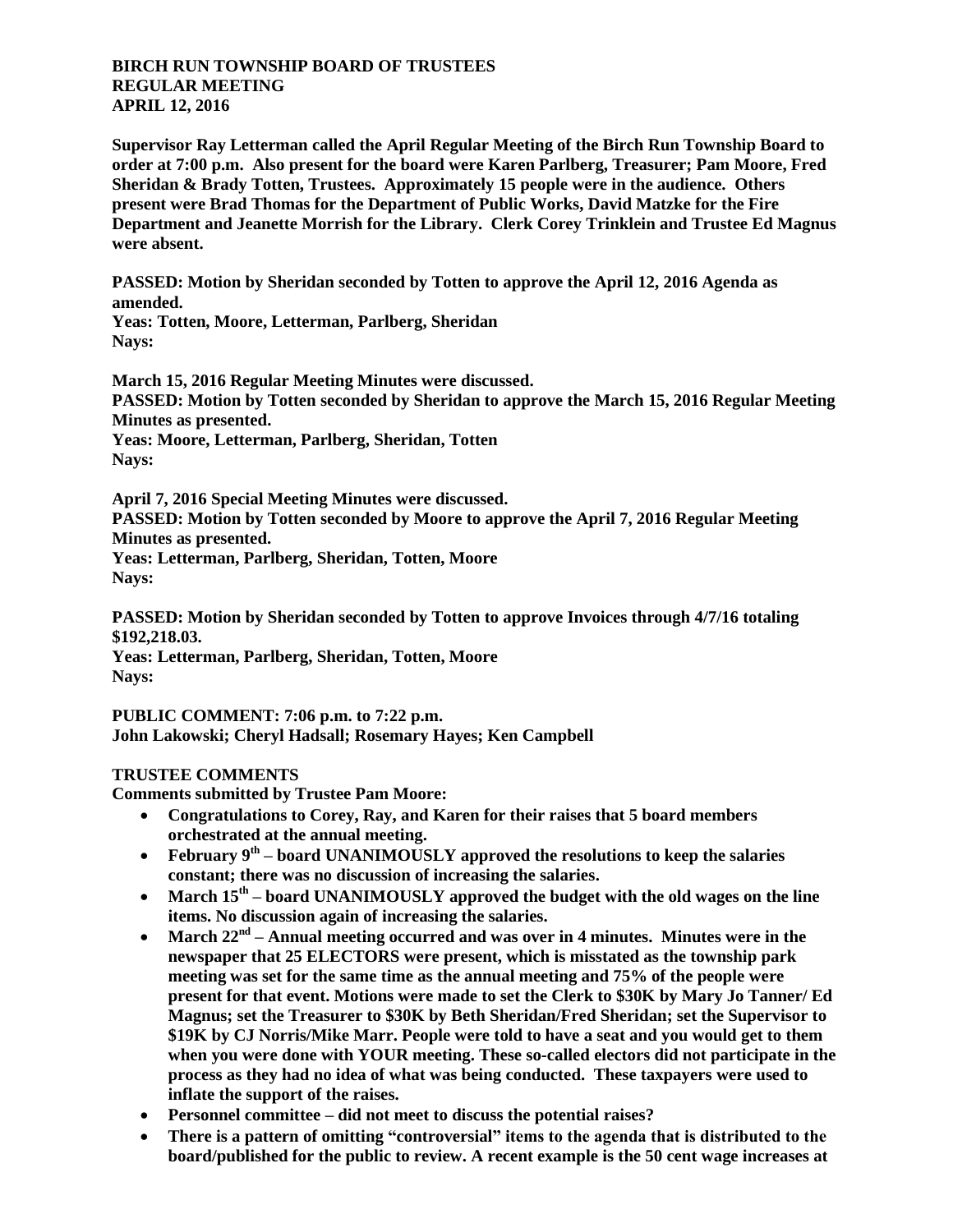**the March 15 meeting. There are several items that are amended on the agenda for discussion at the last minute when the meeting starts. Most of these items have already been discussed as you continue to sit in the office for hours at a time and determine the outcome of what is needed.**

- **Salaries have been raised and the budget process has been ignored AGAIN. The last few years of audit comments have continuously had write-ups to represent violations where line items are not adhered to. Again, you are asking the board to shift money to these overexpenditures due to the lack of planning and ignoring the APPROVED BUDGET that was given one week prior.**
- **Public awareness – it is an election year. We are all here to represent the people, some seem to forget that! You argue over \$5 health insurance card costs, \$1 per hour police contracts and yet you don't think twice about blowing the budgets to pad your salaries. You are about to ask the people for money for the library and ease the burden on the township. I hope the public starts to get involved and watch the expenditures being made here.**

**Comments submitted by Trustee Brady Totten:**

**I am very disappointed that the wage increases for the Elected Officials were handled at the Annual Meeting. These increases were supported by some board members. Prior to that meeting, we had unanimously approved resolutions in February regarding elected official salaries during our budgeting process. I am not implying that there was anything done improperly, as I am fully aware of the laws and intent of a General Law Township Annual Meeting. Nor am I stating these increases were unmerited. Our elected officials deserve to be fairly compensated for their responsibilities and the duties they perform. As board members we have continual opportunities to have a healthy, transparent discussion about the amount of hours these positions require, the amount of work that is performed beyond statutory duties, and whether these are truly part-time, or full-time positions which may prohibit the office holder to seek additional income. We could have done our due diligence at the board level to assure that we have basis for board wages and they are not arbitrary rates or increases. In the future, my hope would be that would could discuss this issue at the board meeting for the purposes of fiscal planning and maintaining our electors trust.**

## **DEPARTMENT REPORTS**

**PASSED: Motion by Sheridan seconded by Totten to approve the April 2016 Budget Amendments (FY 2016) as presented. Yeas: Parlberg, Sheridan, Letterman Nays: Totten, Moore**

**PASSED: Motion by Sheridan seconded by Parlberg to approve the April 2016 Budget Amendments (FY 2017) as presented. Yeas: Sheridan, Totten, Letterman, Parlberg Nays: Moore**

**PASSED: Motion by Sheridan seconded by Totten to approve hiring Wellman Excavating to install the water main extension at Downing & Dehmel at a cost of \$163,452.00. Yeas: Totten, Moore, Letterman, Parlberg, Sheridan Nays:** 

**FAILED: Motion by Sheridan seconded by Letterman to approve hiring Jacobi Custom Remodeling to move the Clerk's Office at a cost of \$4,079.00. Yeas: Parlberg Nays: Moore, Letterman, Totten Abstain: Sheridan**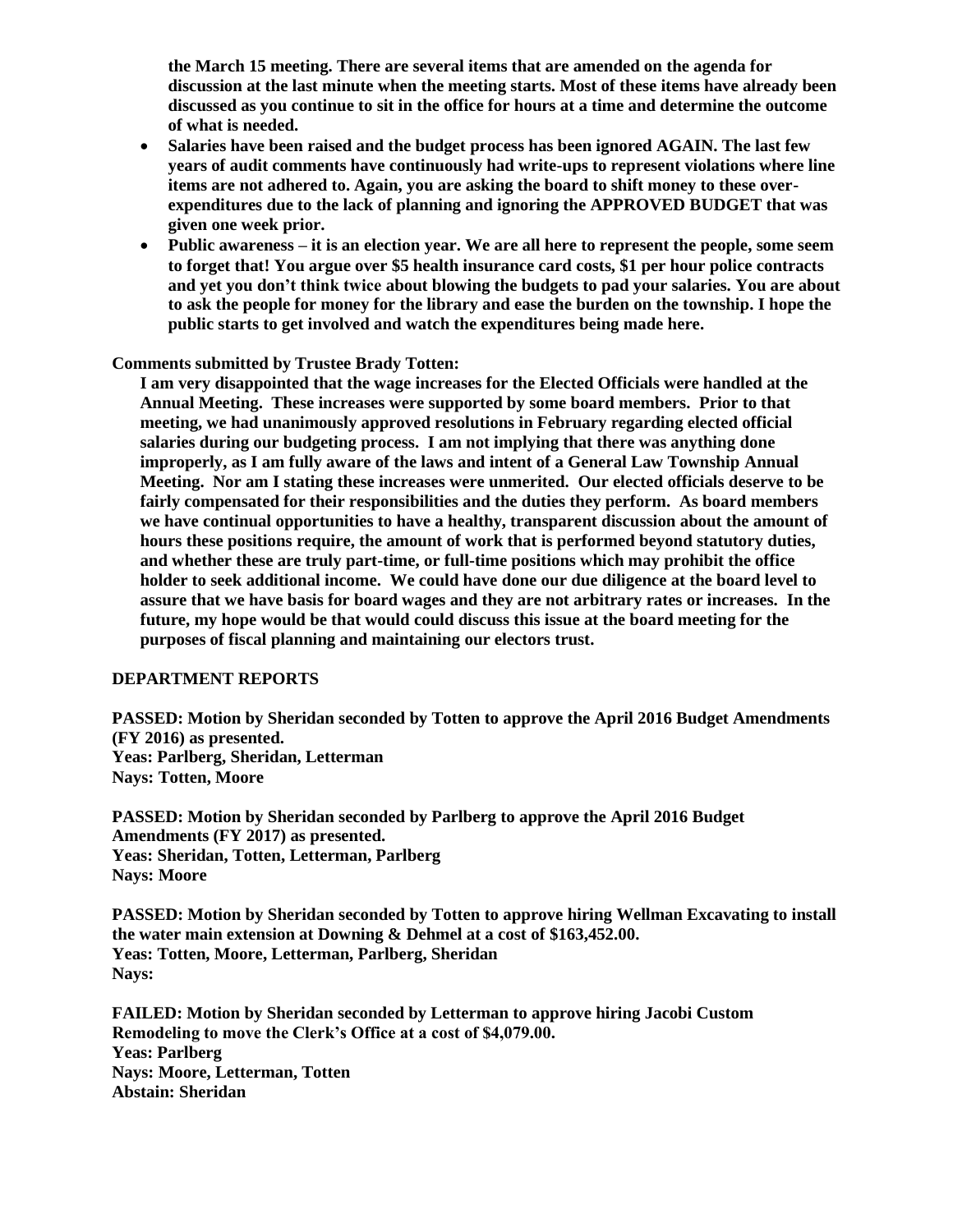**FAILED: Motion by Letterman seconded by Sheridan to approve the DPW to purchase a used air compressor from Thetford Township at a cost of \$2,000.00. Yeas: Sheridan Nays: Letterman, Parlberg, Totten, Moore**

**PASSED: Motion by Sheridan seconded by Totten to approve Resolution #2016-09 (Amend Fee Schedule for Cemetery) as presented. Yeas: Parlberg, Sheridan, Totten, Moore, Letterman Nays:** 

**PASSED: Motion by Sheridan seconded by Parlberg to approve the Blue Cross/Blue Shield Simply Blue PPO HSA Gold \$1350 w/ Contribution through Burnham & Flower with all employees paying 20% of the premium. Yeas: Sheridan, Letterman, Parlberg Nays: Totten, Moore**

**PASSED: Motion by Sheridan seconded by Moore to approve hiring Michelle Duncan as the recording secretary for the Planning Commission at a rate of \$50.00 per meeting. Yeas: Totten, Moore, Letterman, Parlberg, Sheridan Nays:** 

**PASSED: Motion by Sheridan seconded by Totten to approve setting the Planning Commission Secretary wage at \$50.00 per meeting from \$60.00. Yeas: Moore, Letterman, Parlberg, Sheridan, Totten Nays:** 

**PASSED: Motion by Totten seconded by Moore to approve the Birch Run Township Concession Stand Rental Agreement as presented. Yeas: Letterman, Parlberg, Sheridan, Totten, Moore Nays:** 

**PASSED: Motion by Totten seconded by Sheridan to approve sending to the Township attorney for an opinion on the water line assessment for 8310 Lange Road. Yeas: Parlberg, Sheridan, Totten, Moore, Letterman Nays:** 

**PASSED: Motion by Totten seconded by Moore to approve refunding Larry Thompson of 8370 Lange Road \$615.00 for the overpayment of water debt to rate assessment 8/3/05 – 3/26/16. Yeas: Sheridan, Totten, Moore, Letterman, Parlberg Nays:** 

**PASSED: Motion by Sheridan seconded by Totten to approve Ed Birkmeier Well Drilling to install new 5" well located at Birch Run Cemetery at a cost of \$4,200.00. Yeas: Totten, Moore, Letterman, Parlberg, Sheridan Nays:** 

**PASSED: Motion by Totten seconded by Moore to approve the DPW to purchase a utility trailer from Turf Tech Inc. for \$3,890.00. Yeas: Moore, Parlberg, Sheridan, Totten Nays: Letterman**

**PASSED: Motion by Sheridan seconded by Parlberg to approve the DPW to purchase a Zero turn mower from Keene Small Engine Repair at a cost of \$10,953.00. Yeas: Letterman, Parlberg, Sheridan, Totten, Moore Nays:**